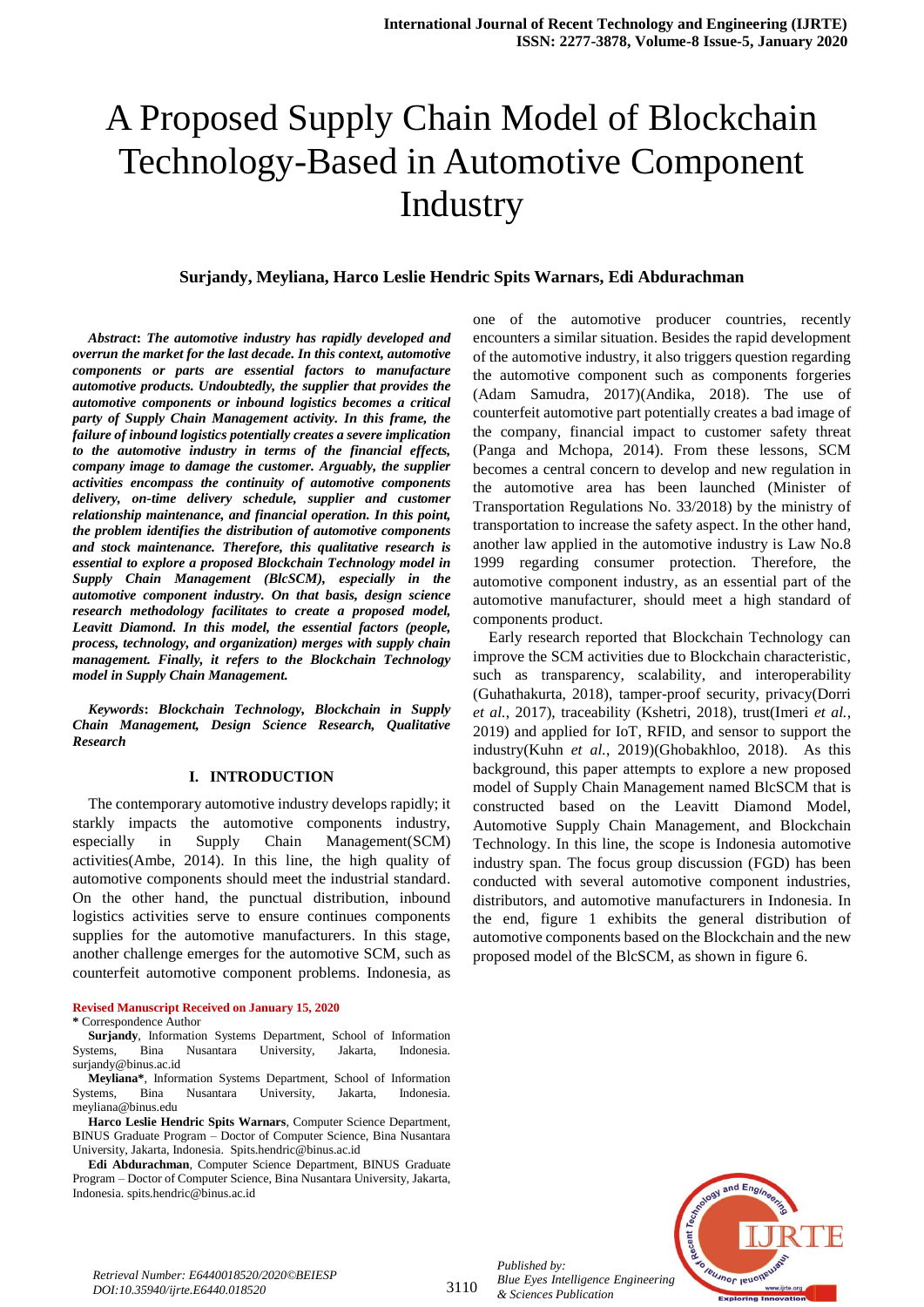

**Figure 1. Automotive Components Distribution with Blockchain**

## **II. LITERATURE REVIEW**

In this section, it explains some relevant and essential literature, such as open problem identified from the literature, Supply Chain Management, Blockchain Technology, Leavitt Diamond Model, and Design Science Research.

## **A. Open Problems**

The rapid development of the automotive industry contemporary seizes advantages for automotive component industries. However, the alterations directly impact supply chain processes such as on-time distribution, components availability in the market, continuity of components for car manufacturers (Ambe, 2014), and components forgery. In this part, automotive components are an essential part of the automotive industry. The failure to meet with the standard potentially cause financial problems for the company, industry image, and loss of life(Bates *et al.*, 2006). Therefore, many researchers attempted to explore new Blockchain technology to bring advantages to the industry.

## **B. Supply Chain Management (SCM)**

SCM is a system that manages all flow of information, services, and material from raw materials through warehouse and factory to the customer. In other words, SCM is the control and management of the fund; all materials and information on the logistic process originated from raw material, fabrication, delivery of finished goods to end customers (Ambe, 2014).



# **C. Blockchain Technology**

The new technology Blockchain is coined by a person or a group named Satoshi Nakamoto in 2008. In the beginning, blockchain is initially introduced in January 2009 for cryptocurrency named BitCoin (Nakamoto, 2008). The development of Blockchain Technology offers another feature called Smart Contract by a cryptographer named Nick Szabo(Swan, 2015). In this stage, Blockchain Technology

turns into a new phase that will be used beyond cryptocurrency ever since, such as an enterprise system, supply chain management(Surjandy *et al.*, 2019), and customer relationship management. With this in mind, Blockchain presents the advantages for industry such as tamperproof security, distribution, sharing, open, immutable, transparency, reliability and accuracy(Liu *et al.*, 2020)



**Figure 3. Blockchain** 

## **D. Leavitt Diamond**

There are four prominent success factors in the industry. The elements consist of people or actors, task or process, technology, and structure or organization(J.Leavitt, 1962). Figure 4, commonly renowned as the Leavitt Diamond model, represents the salient components in this framework. This model will facilitate the outset of the BlcSCM Model.



## **Figure 4. Leavitt Diamond Model**

## **E. Design Science Research (DSR) Methodology**

The Design Science Research (DSR) is a research methodology commonly used in information systems research(Peffers *et al.*, 2007). In this frame, DSR facilitated this research and served to bring the inline improvement from early experimentation.

### **III. METHODOLOGY**

In this section, it explains steps to develop the model of supply chain management based on Blockchain technology in automotive component industy. Figure ..shown the research methodology performed in this research.



*Published by: Blue Eyes Intelligence Engineering & Sciences Publication*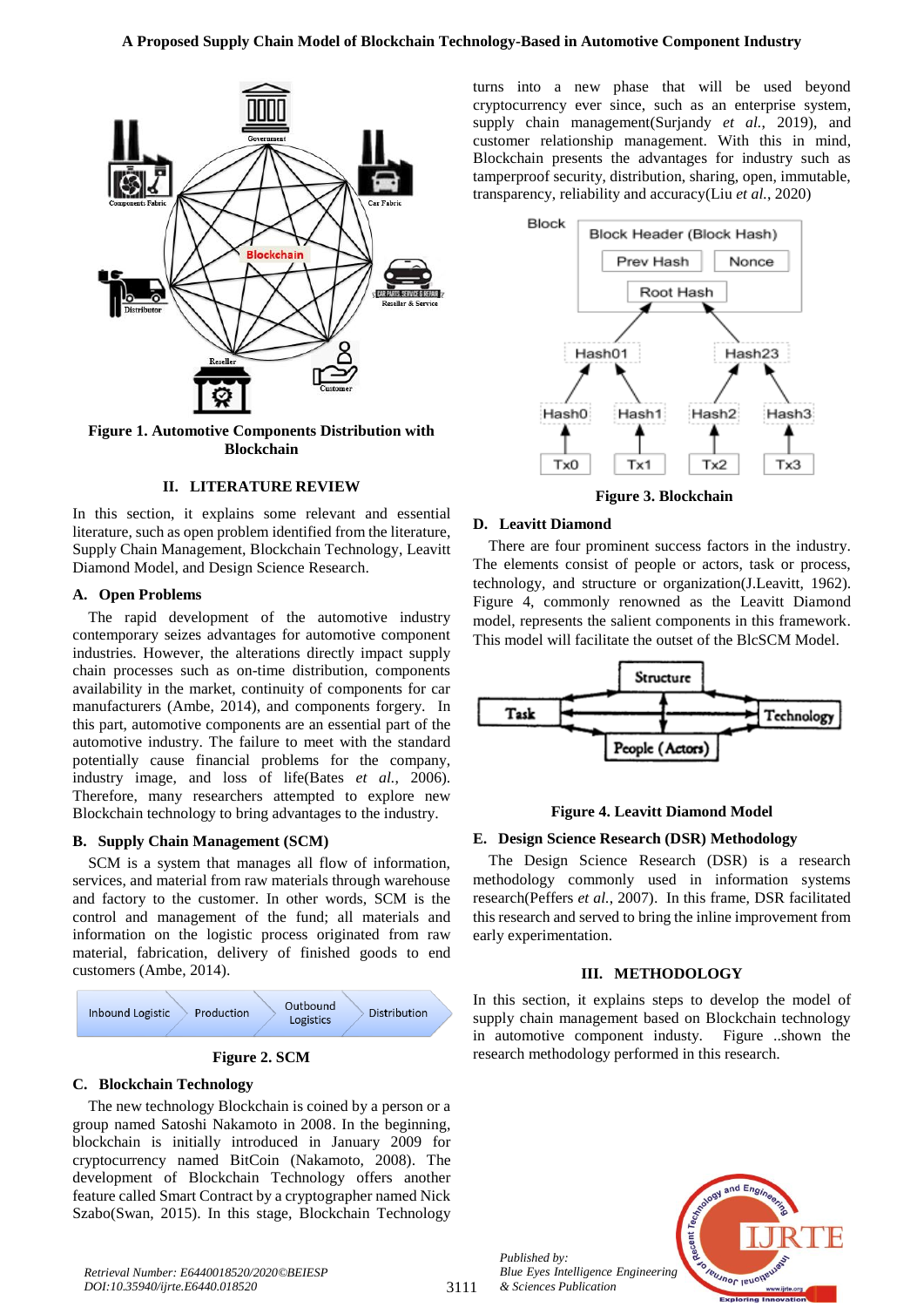

|  | <b>Figure 6. BlcSCM Model</b> |
|--|-------------------------------|
|--|-------------------------------|

| Table- 1: Blockchain implication |                         |                           |                                              |
|----------------------------------|-------------------------|---------------------------|----------------------------------------------|
| No.                              | <b>Blockchain</b><br>at | <b>Impact to</b>          | <b>Description</b>                           |
| A                                | Organization            | Product Development       | Intellectual<br>Property                     |
| B                                | Organization            | Compliance                | Comply to Rule                               |
| C                                | Organization            | Performance<br>Management | Monitoring                                   |
| D                                | Process &<br>Technology | <b>Inbound Logistics</b>  | Provenance,<br>Tracing                       |
| E                                | Process &<br>Technology | Production                | Tamper-proof,<br>Doubtless                   |
| F                                | Process &<br>Technology | <b>Outbound Logistics</b> | Product Identity                             |
| G                                | Process &<br>Technology | Distribution              | Locating and<br>Monitoring                   |
| H                                | People                  | People Development        | <b>Tracing Skill</b><br><b>Backup Person</b> |

**Table- I: Blockchain implication** 

For the detail explanation of each poin as follow:

# **A. Blockchain at Organization Aspect for Product Development**

Product development is one of the primary activity stages before new product design develops. Blockchain Technology facilitates essential aspect in product development such as for the protection of intellectual property product design(Holland and Stjepandi, 2018). Furthermore, Blockchain ensures the right formula or material used for the component(Banerjee, 2018).

# **B. Blockchain at Organization Aspect for Compliance**

Blockchain Technology facilitates all processes in supply chain management that comply with the regulation, distribution, and shared-Blockchain characteristics. These ensure compliance in any activities of industry(Yeoh, 2017). In this set, compliance in this industry includes ensuring the product follows the ISO 26262 – Functional Safety in Minister of Transportation Regulations No.33 in 2018 and Act No. 8 in 1999. In this corridor, blockchain technology with traceability characteristics ensures the raw material used and product design meet with industrial standards (Banerjee, 2018).

# **C. Blockchain at Organizational Aspect for Performance Management.**

In this part, blockchain demonstrated performance management based on the angle of the organization. Blockchain Technology with trusted, validated, distributed, open, and reliable characteristics are applied for data management. It could be used for monitoring and performance management(White, 2017).

*Published by: Blue Eyes Intelligence Engineering & Sciences Publication* 



*Retrieval Number: E6440018520/2020©BEIESP DOI:10.35940/ijrte.E6440.018520*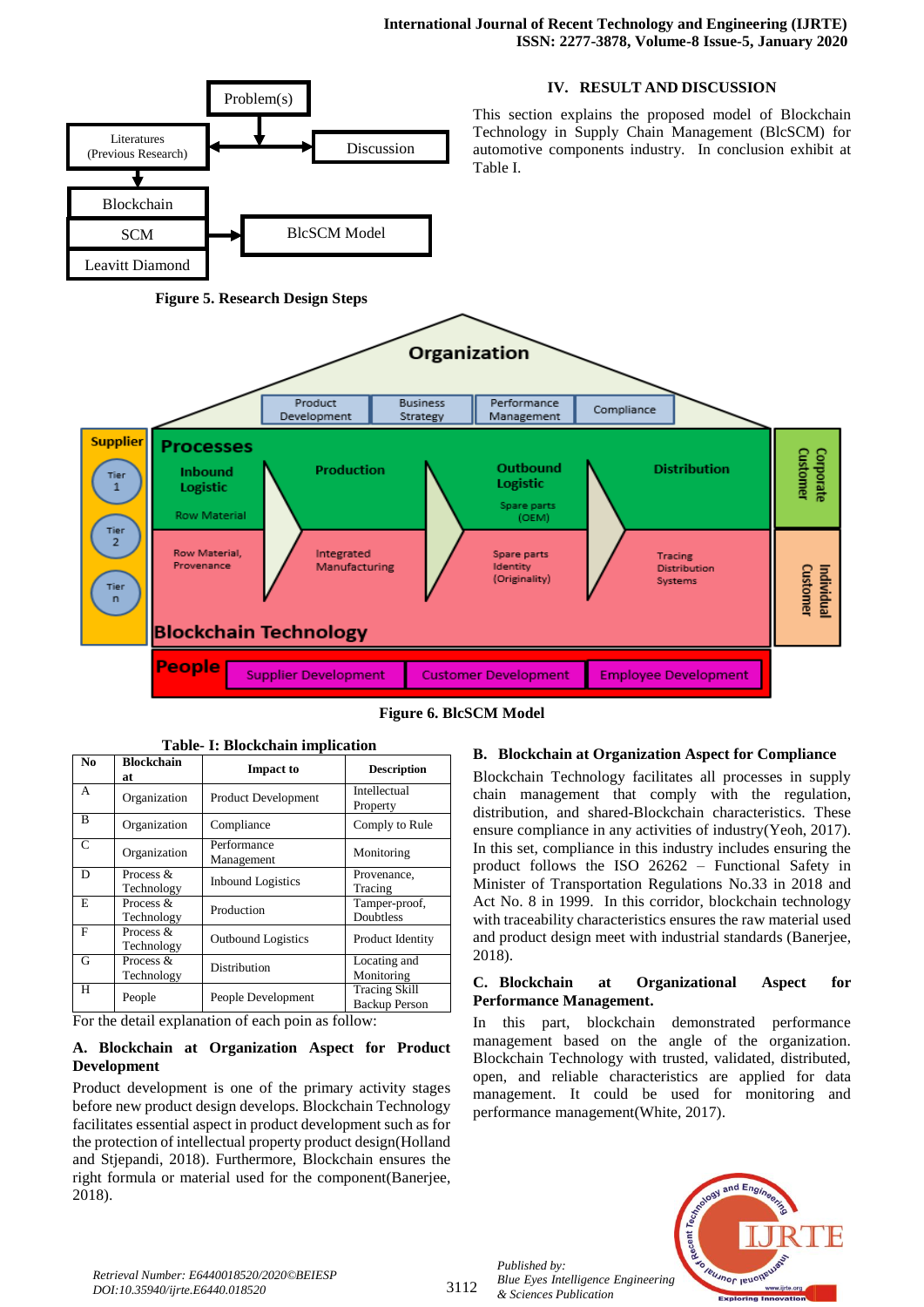## **D. Blockchain Technology and Process Aspects for Inbound Logistic.**

Blockchain Technology expedites monitoring and controlling of inbound logistic, the distributed, and peer to peer that offer advantages in the process such as source traceability (provenance), delivery row material monitoring or tracing to ensure continuity of row material and on-time delivery (Kim and Laskowski, 2018) (Neisse, Steri and Nai-Fovino, 2017). In other inbound logistics activity, such as in procurement and ordering activities of row material Blockchain Technology, it contributed well in this urgency (Banerjee, 2018),

# **E. Blockchain Technology and Process Aspect for Production.**

Production activities are essential processes in SCM, and in this process where transformation from raw material to finished good happened, Blockchain Technology can be applied in this stage such as for handling production machine or Cyber-Physical System (CPS), Internet of Things (IoT), RFID, Sensor(Ghobakhloo, 2018) to ensure the continuity of machine work. Doubtless, Tamper-proof of Blockchain Technology is to ensure the machine works as the design and arrangement (Xu *et al.*, 2016).

# **F. Blockchain Technology and Process Aspects for Outbound Logistic.**

The outbound logistics is the subsequent process following the manufacturing process that described the preparation process before delivery or distribution of the product. Blockchain Technology will be used for the recording of product identity to ensure the originality or standard quality of the product. In this phase, it captures the salient feature to ensure the product originality or counterfeited components (Sylim *et al.*, 2018)

# **G. Blockchain Technology and Process Aspects for Distribution**

The distribution process describes a process of the delivery product from the manufacturer to the customer. In this level, Blockchain Technology can be used for tracing and tracking of distribution process(Banerjee, 2018). The capability of locating and monitoring product distribution ensured the original automotive components well received by the customer, and it assured the quality of the end product(Tian, 2017).

# **H. Blockchain Technology for People Development.**

Blockchain Technology impacts on people directly, such as for customer privacy(Kshetri, 2017), and people skill development-training(Devecchi *et al.*, 2017). Moreover, it also ensures the continuity of raw material supply for supplier and customer in the way of handling or setting up the product. In this case, Blockchain Technology traced people (employee, supplier and customer) skills that are required by the industry. It can be easily performed and identified to backup persons and ascertain continuity of operational industry processes.

# **I. Benefits of BlcSCM.**

Even though Blockchain Technology ensued relatively new and scaled to top-line growth, BlcSCM seizes advantages for SCM in automotive components industry, such as improving data security (immutable, tamper-proof, secure), accelerating decision-making process (valid and unchanged data), ensuring continuity of product production (raw material delivery tracking and monitoring), protection of intellectual property (product design, formula), ensuring customer data privacy and the originality of product (monitoring, tracing and tracking product distribution from manufacturer to customer), cyber-physical security (CPS), IoT, RFID, sensor that supports production machine (ensure the engine operate as planned), and product compliance (tracing material used, design and formula).

# **V. CONCLUSIONS**

Blockchain SCM (BlcSCM) theoretically can be used or implementable in Industry level. In this scope, it proved starkly that Blockchain Technology could be merged in SCM processes. In this vein, Blockchain Technology captures another value of SCM, especially in the automotive components industry. BlcSCM aggregates benefits for people, processes, technology, and organization as well, such as operational efficiency. In the end, it indirectly reduces industry cost of production as a significant contribution.

# **RESEARCH LIMITATION & FUTURE RESEARCH.**

The proposed model of BlcSCM still in development stages that required the validation of the model for the following phase of research. The implementation of a model is required as well; however, there still limitation regarding data information due to corporate secrecy.

# **REFERENCES**

- 1. Adam Samudra, M. (2017) Demi Berantas Pemalsuan Komponen Palsu, MIAP Ajak APM Bergabung - GridOto.com, gridoto.com. Available at: https://www.gridoto.com/read/221006548/demi-berantas-pemalsuan-k omponen-palsu-miap-ajak-apm-bergabung#!%2F (Accessed: 26 May 2019).
- 2. Ambe, I. M. (2014) 'Difficulty to overcome supply chain challenges faced by vehicle manufacturers in South Africa', Journal of Applied Business Research, 30(5), pp. 1539–1550.
- 3. Andika, M. L. (2018) Langkah Perusahaan Suku Cadang saat Barang Palsu Ada di Satu Toko, oto.detik.com. Available https://oto.detik.com/berita/d-4120489/langkah-perusahaan-suku-cadan g-saat-barang-palsu-ada-di-satu-toko (Accessed: 30 October 2018).
- 4. Banerjee, A. (2018). Blockchain Technology: Supply Chain Insights from ERP. 1st edn, Advances in Computers. 1st ed. Elsevier Inc. DOI: 10.1016/bs.adcom.2018.03.007.
- 5. Bates, H. et al. (2006) 'Motor vehicle recalls: Trends, patterns and emerging issues', Omega, 35(2), pp. 202–210. DOI: 10.1016/j.omega.2005.05.006.
- 6. Devecchi, C. et al. (2017) 'Blockchain Educational Passport Blockchain Educational Passport : Decentralised', pp. 1–31.
- 7. Dorri, A. et al. (2017) 'BlockChain: A Distributed Solution to Automotive Security and Privacy', IEEE Communications Magazine, 55(12), pp. 119–125. DOI: 10.1109/MCOM.2017.1700879.
- 8. Ghobakhloo, M. (2018) 'Journal of Manufacturing Technology Management', Journal of Manufacturing Technology Management.<br>Emeraldinsight. 29(6). pp. 910–936. DOI: Emeraldinsight,  $29(6)$ , pp. http://dx.doi.org/10.1108/MRR-09-2015-0216.
- 9. Guhathakurta, R. (2018) 'Blockchain in Automotive Domain: Transparency, Interoperability, Scalability', IndraStra Global, 004(03). DOI: 10.5281/zenodo.1197047.
- 10. Holland, M. and Stjepandi, J. (2018) 'Intellectual Property Protection of 3D Print Supply Chain with Blockchain Technology', in 2018 IEEE International Conference on Engineering, Technology and Innovation (ICE/ITMC). IEEE, pp. 1–8. DOI: 10.1109/ICE.2018.8436315.
- 11. Imeri, A. et al. (2019) 'Blockchain: Analysis of the New Technological Components as Opportunity to Solve the Trust Issues in Supply Chain Management', in AISC. Springer International Publishing, pp. 474–493. DOI:

10.1007/978-3-030-22868-2\_36.

*Published by:*

*& Sciences Publication* 



*Retrieval Number: E6440018520/2020©BEIESP DOI:10.35940/ijrte.E6440.018520*